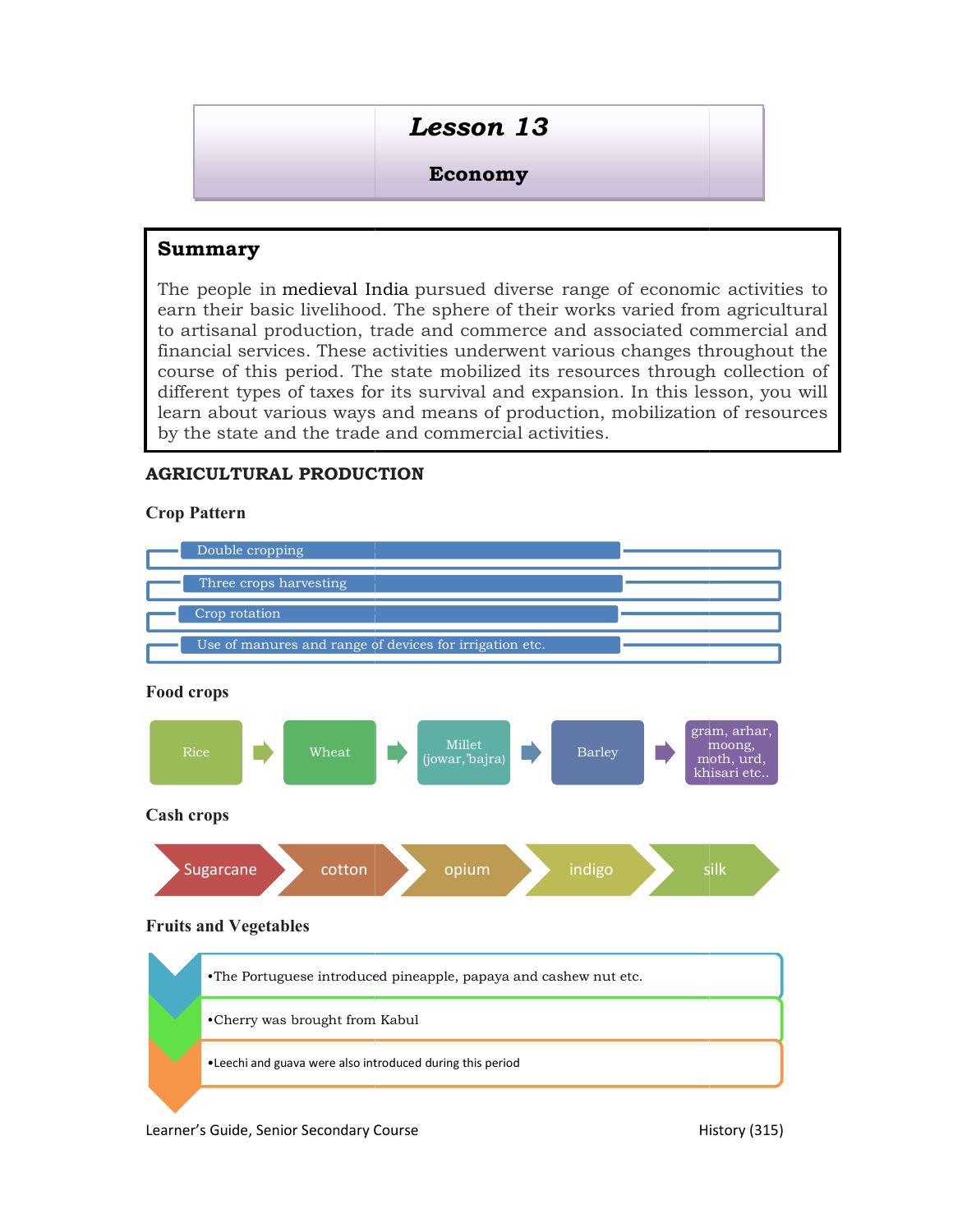



#### Means and Methods of Irrigation

The Indian agriculture has always depended on various sources of water both natural and artificial, for its irrigational requirements, viz - rain, wells, river, tanks, canals, lakes, etc.

 $\Box$ The Persian wheel which began to be used in India from the Sultanate period.  $\square$ The *Persian wheel* which began to be used in India from the Sultanate period.<br> $\square$ The Delhi Sultans, in particular, promoted canal irrigation.

# **LAND REVENUE ASSESSMENT AND** measurem<br>MAGNITUDE OF THELAND REVENUE of the stat DEMAND

- During the medieval period different methods of revenue assessment and collection wer used.
- The simplest and basic method was crop last ten years<br>
sharing or **batai.** Three types of crop sharing were in sharing or **batai.**

Three types of crop sharing were in practice.

- These were first, division of crop at These were - first, division of crop at<br>threshing floor after the grain was  $\bullet$  After obtained; second, **Khet-batai,** i.e.  $\frac{1}{2}$ division of field when thecrop was division of field when thecrop was<br>standing; and third, the **Langbatai** in  $\frac{1}{2}$  of land, which the crop was cut and stacked in<br>heaps without separating grain. The land was further classified is<br>share of the state was decided in this categories viz **-polaj, parati**, heaps without separating grain. The share of the state was decided in this form.
- In the second method known as Kankut **Example 20** Culturation
- In this method land was first measured. **Patta and O**
- After measurement the productivity of land was estimated to fix the revenue demand per unit of measured area.
- This Third method was called Zabt since **patta** the assessment was done on the basis of

**LAND REVENUE ASSESSMENT AND** measurement. Based on yields the share of the state was decided.

- Under Akbar the method method was further refined. All the territories were divided refined. All the territories were divided<br>into the revenue circles or dasturs.
- were According to Ain-i-Dahsala Dahsala or ten years revenue rates, the average of the rates of last ten years was taken as cash revenue rate for particular crop.

#### Classification of land

- **SMENT AND**<br> **EXECUTE:** The state was decided.<br>
The state of the state and content of the state and the state and the state and collection were  $\bullet$  Hotel criteriories were divided<br>
period different methods<br>
and collectio After the measurement, the cultivable land was classified, on the basis of the fertility of land, into three categories middling and bad. revenue rates, the average of the rates of<br>last ten years was taken as cash revenue<br>rate for particular crop.<br>**ssification of land**<br>• After the measurement, the cultivable<br>land was classified, on the basis of the<br>fertility More do a various sources of water both natural always depended on various sources of water both rain, wells, river, tanks, canals, lakes, et example to used in India from the Sultanate period.<br>
WIDE measurement. Based on
	- $\bullet$  Land was further classified into four categories viz -**polaj, parati, chachar** and **banjar**, on the basis of continuity of cultivation.

#### Patta and Qabuliat

History (315) document by the state called • Each cultivator was given a **patta** (title deed) which gave all the details of the various categories of land held by the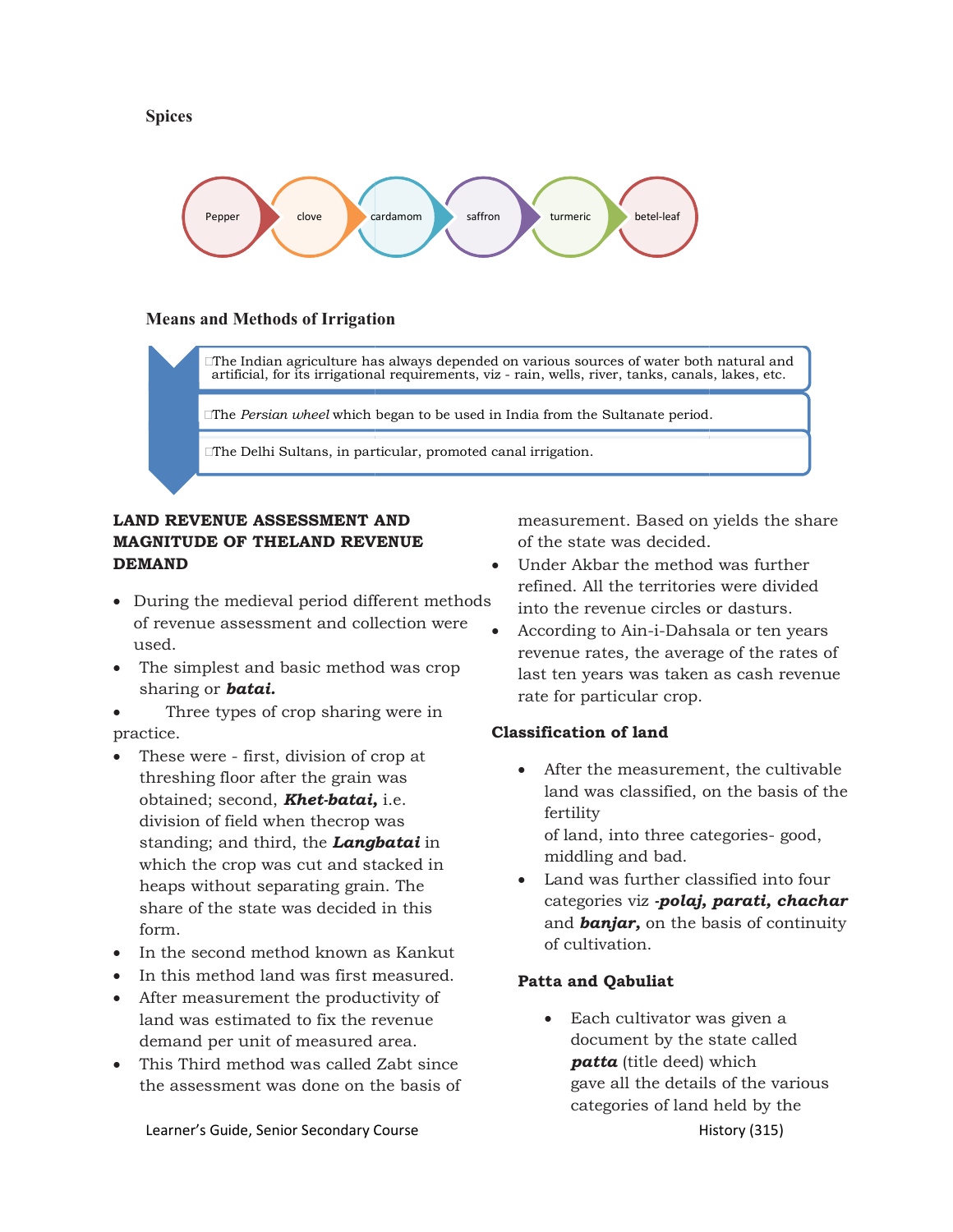cultivator and rate of land revenue payable by him on different crops.

- A deed agreement called **Oabuliat**
- According to which the cultivator made a promise to pay a particular amount of land revenue to the state, was taken from the cultivator.

### ROLE OF LANDED INTERMEDIARIES IN REVENUECOLLECTION

- During the Sultanate period, landed intermediaries continued to play an important role in revenue collection. **Khuts** (small landlords), **Muqaddams** (village headmen) and agroup of intermediaries, such as, *rai, rana, rawats* etc., enjoyed superior rights overland as compared to an average peasant.
- $\bullet$  During the Mughal period rais, ranas, rawats and other such intermediaries are referred as zamindar.
- The **zamindars** claimed a direct share in the peasants produce. Their share varied from 10% to 25% in different parts of the country.

#### BURDEN ON PEASANTRY

- Peasants formed the overwhelming majority of the population in medieval India.
- An average peasant always found himself subsisting on margins owing to the regressive nature of land tax, the extensive burden of interaction on loans taken, frequent famine, disease and epidemic
- The peasant hardships and resentments, occasionally, culminated in protests and revolts

#### ARTISANAL (NON-AGRICULTURAL) **PRODUCTION**

#### Prominent Crafts

 Textile, pottery making, dyeing, sugar making, metal works, paper making, wood work, arms and armour manufacturing, shipbuilding, chemical works etc.

#### Organisation of Production

- Craft production was organised in villages as well as **qasbas.**
- There also existed imperial Karkhanas.
- Artisans were part of the village social network called the *jajmani* system.
- Royal workshop *(karkhana)* was another unit of craft production
- Karkhana produced commodities for the consumption of the royal household and the court, Generally, expensive and luxury items were produced here.

#### TRADE AND COMMERCE

- India had a fairly developed external and internal trade during the medieval period.
- The internal trade developed along local, regional and inter-regional levels.
- Trade relations with regions like China, Arabia, Egypt, Central Asia, Afghanistan were maintained on land routes.
- It carried its overseas trade with the Persian Gulf, the South China sea, the Mediterranean and the Red sea.